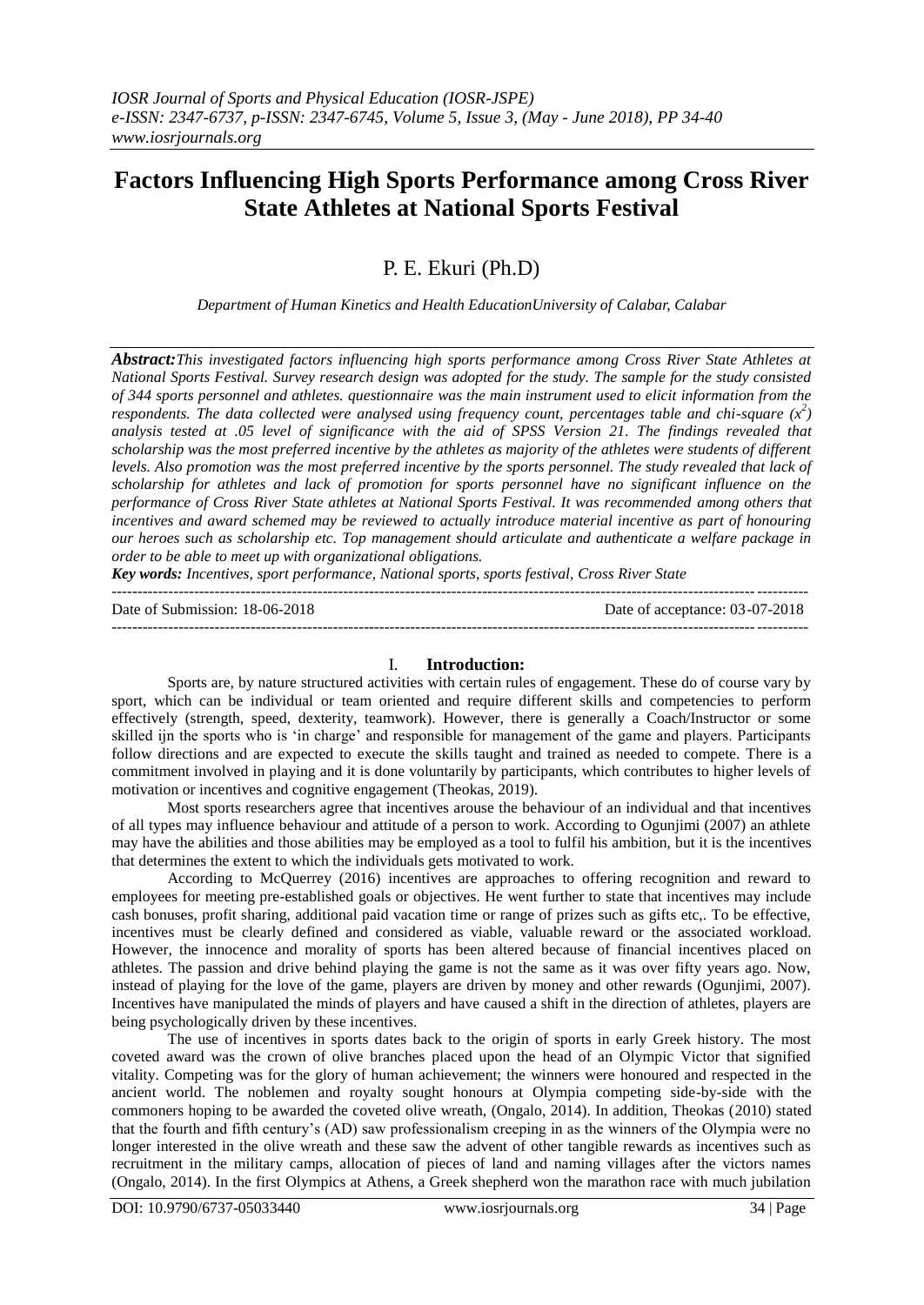of the home cheering crowd. For his victory, a Greek barber promised him shaving services for life (Sunde, 2003).

## **Statement of the Problem**

The ultimate goal of athletes preparing for competition is to attain peak performance for excellence. It has been observed that one of the psychological factors which may serve as barrier, blocking Cross River State (CRS) athletes from getting to this zone of optimal functional includes incentives. This is as a results of obligations that are not meted out of sports athletes and their personnel"s emanating from several complaints that incentives were not appropriately given such as money, promotion, scholarship, opportunities, to travel abroad, allowances not paid regularly, winning and tournament bonuses are not given for outstanding performance. In addition, it is on record that the performance of Cross River State athletes at the National Sports Festival is not befitting for a sports-loving state such as Cross River as it is evident that the state has never placed among the first three (3) overall in the medals table since the inception of National Sports Festival in 1973 (CRS Sports Commission). However, there is no doubt that other factors such as, facilities, equipment, lack of qualified coaches etc may contribute to this poor performance. Therefore, in other to find out if incentives influences the poor performance of CRS athletes at National Sports Festival, necessitated the study.

## **Research Questions**

- 1) What are the incentives given to Cross River State athletes for high performance at National Sports Festival?
- 2) What are the incentives given to sports personnel for high performance of Cross River State athletes at National Sports Festival?

## **Hypotheses**

- 1) There is no significant influence of lack of incentives on high sports performance of Cross River State athletes at National Sports Festival.
- 2) Lack of incentives for sports personnel will not significantly influence high sports performance of Cross River State athletes at National Sports Festival.

## **II. Literature review**

There are relatively few research studies in sports with regard to incentive value rating of monetary rewards. The majority of empirical evidence using sports data supports the positive impact of monetary incentives on sporting performance. Studies on sports data where performance can relatively be measured are from disciplines like golfing (Melton and Zorn, 2000; Orszag, 1994), horse racing (Fernie and Metcalf, 1999; Lynch and Zax, 2000), tennis (Sunde, 2003), running (Maloney and McCormick, 2000) in order to test the incentive value rating of material and monetary rewards. Ehrenberg (1990) studied golf data from the US senior players golf tour (PGA) in 1984 and found that the amount of prize money had a positive influence on the player"s performance. The observed effect occurs primarily in the later rounds of a tournament due to the marginal returns on efforts. Players with larger marginal returns achieve better scores.

Orszag (1994) found no significant link between the amount of total prize money and golfer"s performance using data from the United States senior golf tour of 1992. For instance, using 1994 and 1995 data, and trying to eliminate any possible survival biases, Melton and Zorn (2000) found support for their theory that the amount of prize money in senior PGA tournaments affected player"s performance. Sunde (2003) as cited in (Ongalo, 2014) used data from the final two rounds of the most important tennis tournament for professionals from the men"s ATP tour. The results indicated that the amount of prize money positively affects a players performance if you count the number of games won and the total number of games played. Lynch and Zax (1998) examined the role that prizes played in Arabian horse races in the United States and Canada from 1991 to 1995 and found support for a positive relationship between the prize spread and the absolute level of performance.

Tshube, Akpata, and Irwin, (2012) as cited in (Ongalo, 2014) studied the use of non-monetary incentives as a motivational tool in sports. This study examined the extent to which athletes are motivated by social and tangible non-monetary incentives. Junior (ages 13–18) and elite (19 and above) athletes (190 males and 180 females) from different clubs in Botswana responded to a questionnaire assessing their perceptions of and the extent to which they were motivated by tangible (cars and scholarships) and social (media coverage and praise from leaders) non-monetary incentives. Results showed that Botswana athletes placed significant value (p< 0.001) on both tangible and social non-monetary incentives regardless of gender and age. Also, results indicated that the level of importance on both tangible and social non-monetary incentives varied by sport. Boxing reported the least value  $(M = 1.85)$  on the importance of social non-monetary incentives while volleyball reported the highest value (M = 2.80). Netball reported the least value (M = 2.33) on tangible non-monetary incentives while basketball reported the highest mean  $(M = 3.21)$ . Results suggest that nonmonetary incentives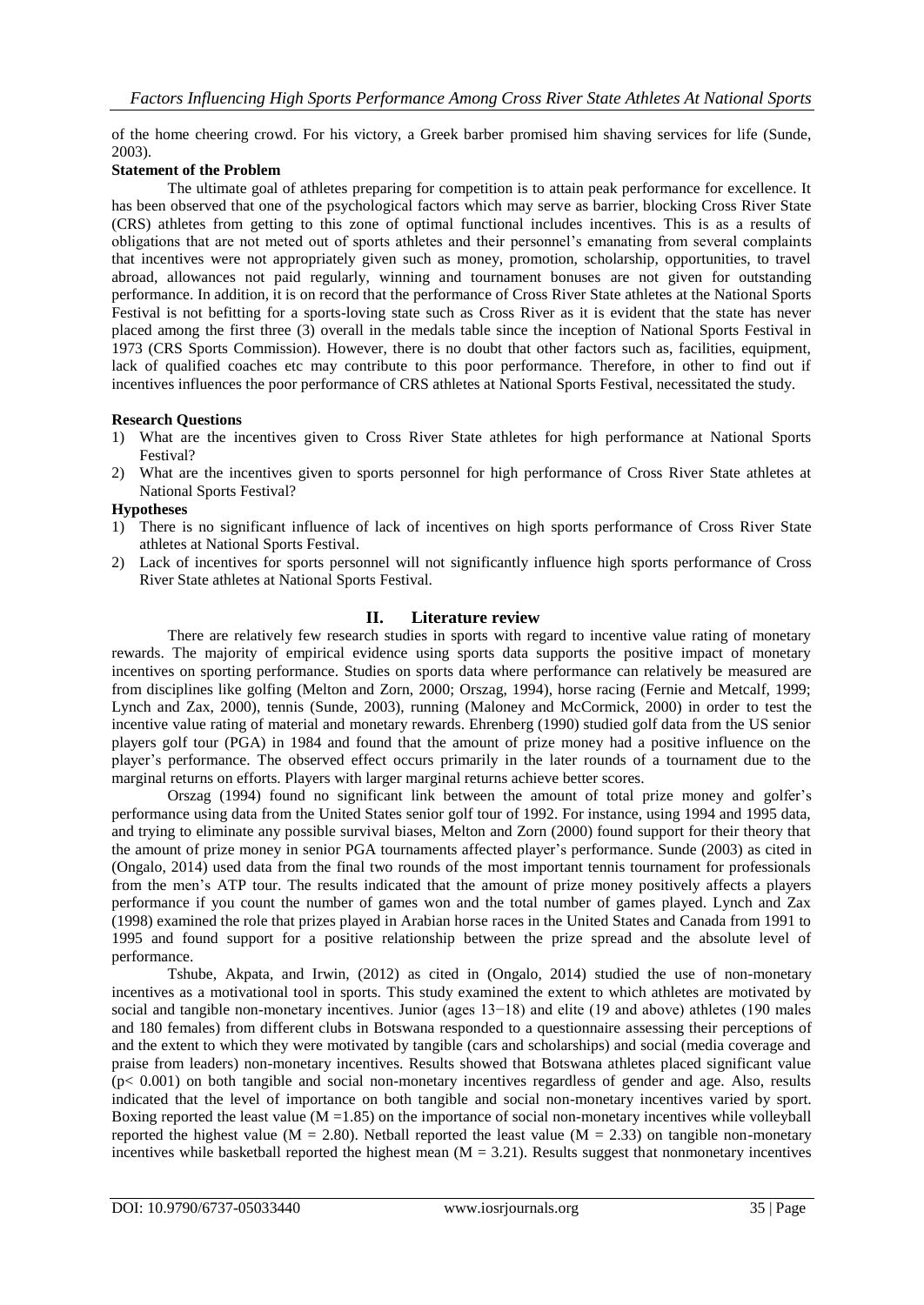may be a useful supplement to monetary incentives in motivating athletes to win medals, particularly in Africa where economies are struggling.

Oworu and Ipinmoroti, (2011) as cited in (Ongalo, 2014) studied the factors influencing the choice of athletic events among university athletes in south–western Nigeria. The study investigated the factors influencing the choice of athletic events among university athletes in South –Western Nigerian. One hundred and twenty (120) randomly selected athletes from three (3) different Universities in South-Western Nigerian were used for the study. University of Ibadan, University of Lagos and Obafemi Awolowo University were studied. Four (4) hypotheses on influence of financial incentive, scholarship award, becoming a professional athlete and socialization were formulated and investigated with validated questionnaire administered on all subjects, the statistical analyses of chi–square was used to analyses the data at 0.05 alpha level of significance. It was however found from the findings that, financial incentive, scholarship award, desire to become a professional athlete and socialization motivated university athletes to choose athletic events.

Senchi, (2000) studied the preference for incentives among Kebbi state sportsmen and women in Nigeria. The purpose of the study was to investigate the preferences of athletes for incentives among Kebbi State sportsmen and women. To achieve this purpose, a questionnaire was developed and standardized. The questionnaire thus developed was administered to 120 athletes selected at random from athletics, volleyball, basketball, handball and football associations. One hundred and fourteen (114) questionnaires out of 120 questionnaires were filled and returned. The information thus collected was statistically analysed to test the hypothesis generated for this study. Analysis of variance was used to find out the significant differences between the selected athletic groups in their preferences for incentives to improve performance during competition and motivational level of the athletes.

The major findings of the study were as follows: There was no significant difference between the selected athletic groups in their preference for job offer. It was discovered that no significant differences were observed in the preference of athletes for monetary reward. There was no observable difference between the selected athletic groups in their preference for scholarship award. There were significant differences between the athletes in their preference for medals and certificates. No significant differences were seen between the athletes in their preference for admission into higher institutions of learning. There was no significant difference in the preference of athletes for promotion. No significant difference was observed between the selected athletic groups in their preference for adequate facilities and equipment. No difference in preference of athletes for efficient coaching services was revealed in the study. The findings of the above mentioned study by Senchi, (2000) showed that scholarship award was ranked highest, followed by employment opportunity, monetary reward, admission for higher education, promotion, while the least ranked incentive was in-service training.

Ongalo (2014) cited Adesoye (1996), he investigated the incentives enjoyed by officials and players in public and private sports clubs in two states, Kwara and Niger. The study population consisted of 92 and 100 registered public and private sports clubs in Kwara and Niger states respectively. The study involved eighty-five percent (85%) sample selected by stratified random sampling technique; i.e. 78 and 85 sports clubs were involved in the study. The incentives in this study were: promotion, accommodation, rent subsidy, car loan, transport allowance, camp allowance, playing allowance, winning allowance, feeding allowance, fee medical service, yearly bonus award, insurance during competition and academic scholarship.

Findings indicated that no significant differences existed in the incentives enjoyed by officials in public and private sports clubs in Kwara and Niger states in Nigeria. Apart from "Playing" and "winning" allowances where significant differences were obtained in favour of private sports clubs, no significant differences existed in all the other incentives purportedly given to players in both public and private sport clubs in the two states.

However, Ikhioya (2001), McQuerrey (2016) and Venkarteswarlu (2007) identified some functions of incentives in enhancing high performance in sports to include; raising of morale, promotion of teamwork, inculcation of competitive spirit, setting of goals/target, development of leadership skills, improvement in performance, development of self confidence, sense of belonging, etc.

- (i) Raising of morale: When the sport manager does not only know his staff by name but also extends to athletes within his jurisdiction, he is indirectly giving recognition and a sense of belonging to his coaches and athletes. This helps to motivate the staff and athletes to put in their best and work to impress their manager or even try not to disappoint the manager. Hence, the sport manager should be able to identify his athletes by their first name, socialise effectively with them and show genuine concern for each of them at all times. This is a long yielding maximum results overtime.
- (ii) Promotion of teamwork: When incentives are tied down to teamwork or group initiative and achievement, it can help promote collaborative effort in the team or club or establishment. When players collectively rely on each others or the team to receive a bonus or award it may support and encourage each of them to perform at top level. Peer pressure may also encourage additional degree of performance from underperforming players who don"t want to let their team members down. The sports manager should be able to work with the coach to enhance team friendship among athletes. Both manager and the coach should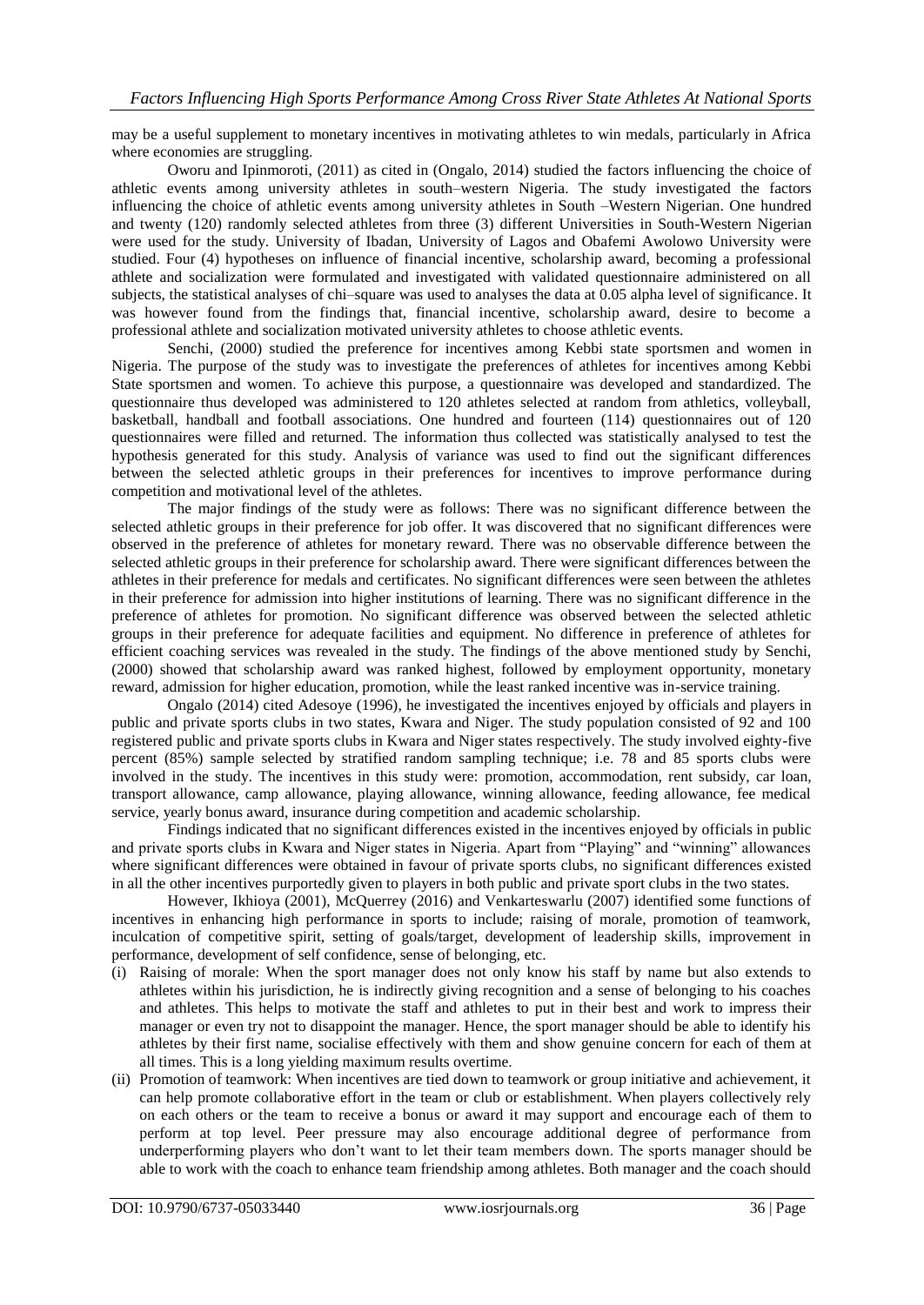ensure that there is positive interaction among players during practices and games and that this interaction is cultivated even outside the camp arena. The sports manager should realise that positive social relationship and belongingness are important in the life of an athlete.

- (iii) Inculcation of competition spirit: When coaches and athletes win and are praised, given awards or cash bonuses, they find out that the only way to get such incentives is through winning in competition. This spurs up the athletes and coaches to put in their best. The coaches will even introduce new skills and techniques through innovation to win more while the athletes will be willing to endure and train more and improve on their performances to participate in more competitions so as to win more laurels.
- (iv) Setting goals/ targets: By setting rewards and awards in categories of victories/achievements in sport the athletes and coaches set their goals and target on what they want to achieve and work toward that. This will motivate them to set their minds on which target/goal they want to achieve and at what time so they can be where they want to be.
- (v) Development of leadership skills: When the sports manager is able to understand the strengths and weakness of each worker, coach and player, skilled in behavioural management he will know how to manage them individually and collectively. This implies that he appears organised and in control at all times and also enhance mutual respect between the coach and athlete. This inculcates in the athletes leadership skills that help the athlete to be discipline, live by example and aspire to leadership position. Hence they try to exhibit this in their position as team captain, etc. The sports manager should be able to work out a programme with the coach on system of developing and enhancing leadership skills amongst athletes. In the sports camp, there are periods where rotational leadership should be encouraged so that athletes have a taste of what it means to serve (Ikhioya, 2001). However, choice of picking a leader for a team could be done with athletes having an active role. Participatory approach to decision-making should be introduced but with the manager stipulating the criteria and indices for selection and also the limits for operation.
- (vi) Improvement in performance: The sports manager should realise that athletes are always knowledgeable about incentives concerning them. Therefore, the sports manager must pay athletes the agreed remuneration and provide athletes with necessary standardised material incentives and bonuses at the appropriate time.
- (vii)Development of self Confidence: The sports manager should recognise that each athlete is different and thus, posses unique features and behavioural attributes. He should treat differently within set guidelines and standards so as to develop the potentials of each and everyone. When incentive is introduced they assist the athlete to have a feeling of achievement, thus promoting self confidence.
- (viii) Sense of belonging: Sports managers should set standards of performance with coaches and other technical crew. When athletes achieve or meet up with set standards, they should be acknowledged and recognised. According to Fuoss and Troppmann (1981) the need for prestige, status, dominance, attention, importance, appreciation and recognition are firmly based in human nature and they underline human motivation. This gesture is a long way to impress in the athlete giving him a sense of belonging. This will spur them to work to success of the sports institution he belongs.

# **III. Methodology**

The study adopted descriptive survey research which includes the Causal-comparative (Ex-post-Facto) method type. The targeted population of this study consists of 344 sports personnel in the six (6) local government headquarters hosting the six zonal sports offices of the state. A total of 344 questionnaire were administered, 270 were retrieved which is (78.5%) of the total population of sports personnel using total enumeration technique. A questionnaire was the instrument for data collection, it consist questions on athlete"s statuses, incentives given to athletes for high sports performance, incentives given to sports personnel for high sports performance. It also tests for significant influence of inadequate incentives for athletes on their performance and inadequate sports personnel incentives on performance at 0.05 level of significance of Cross River State athletes at National Sports Festivals. The questionnaire was pre-tested using 30 personnel in Oyo State Sports Council in Ibadan Metropolis. The reliability of the questionnaire was assessed using the Cronbach Coefficient Alpha method. The reliability for the whole questionnaire was 0.88 alpha levels. Data collected were subjected to various statistical analyses using SPSS version 21. Descriptive and inferential statistics were adopted for data analysis. Simple percentages, tables and chi-square were used in analyzing data.

| Table 1 Athletes ranking of incentives $No = 156$ |                          |               |            |             |  |  |
|---------------------------------------------------|--------------------------|---------------|------------|-------------|--|--|
| <b>Incentives</b>                                 | Total possible<br>points | <b>Scores</b> | Percentage | <b>Rank</b> |  |  |
| Money                                             | 780                      | 595           | 76.3       |             |  |  |
| Scholarship                                       | 780                      | 720           | 92.3       |             |  |  |
| Appointment opportunities                         | 780                      | 610           | 78.2       |             |  |  |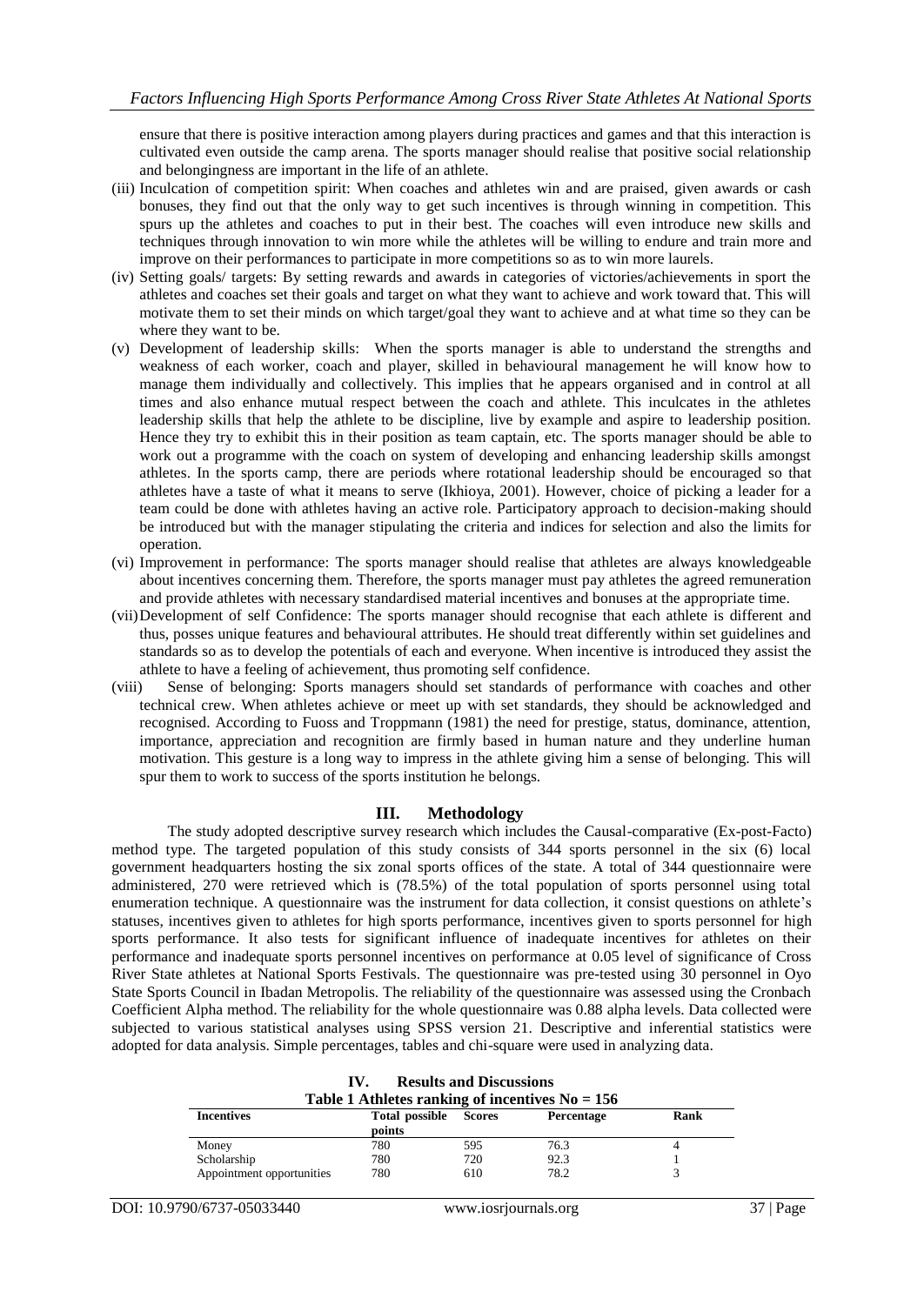| and the control of | <b>Contract Contract Contract</b> | $\sim$            | <b>CONTRACTOR</b> | --  | .    |  |  |
|--------------------|-----------------------------------|-------------------|-------------------|-----|------|--|--|
|                    | <br>m<br>Travelling abroad        | 700<br>`o⊍        |                   |     | О4   |  |  |
|                    | notior                            | 700<br>$\delta U$ |                   | 104 | ں.رے |  |  |
|                    |                                   |                   |                   |     |      |  |  |

### **Research Question 1: What are the incentives given to Cross River State athletes for high performance at National Sports Festival?**

In trying to know the types of incentives given to athletes for high sports performance in their various zone in Cross River State, athletes were asked to rate the types of incentives given to them. Athletes ranking shows that the total possible ranking scores for each incentive is 780. Scholarship ranked the highest and the most preferred by the athletes with 720 points (92.3%). This is not surprising as table 1 shows that 46%, that is 72 of the 156 athletes are students and 50 to them a scholarship will be attractive. Travelling abroad was ranked  $2<sup>nd</sup>$  while appointment opportunity was ranked  $3<sup>rd</sup>$ , and table 1 also shows that 29 of 156 athletes are unemployed, so an appointment will enhance their status. Their least preferred incentive was promotion with 184 points accounting for 23.6%. This finding is supported with the study of Senchi, (2000) studied the preference for incentives among Kebbi state sportsmen and women in Nigeria. The purpose of the study was to investigate the preferences of athletes for incentives among Kebbi State sportsmen and women. To achieve this purpose, a questionnaire was developed and standardized. The questionnaire thus developed was administered to 120 athletes selected at random from athletics, volleyball, basketball, handball and football associations. The findings by Senchi, (2000) showed that scholarship award was ranked highest, followed by employment opportunity, monetary reward, admission for higher education, promotion, while the least ranked incentive was in-service training.

**Table 2 Personnel ranking of incentives**

| $No = 144$          |                             |       |               |      |  |
|---------------------|-----------------------------|-------|---------------|------|--|
|                     | <b>Total possible score</b> | Score | $\frac{0}{0}$ | Rank |  |
| Promotion           | 570                         | 486   | 85.3          |      |  |
| Refresher courses   | 570                         | 250   | 43.9          |      |  |
| Incremental credits | 570                         | 463   | 81.2          |      |  |
| Financial reward    | 570                         | 390   | 68.4          |      |  |
| In-service          | 570                         | 370   | 66.3          |      |  |

### **Research Question 2: What are the incentives given to sports personnel for high performance of Cross River State athletes at National Sports Festival?**

Investigation on the types of incentives given to sports personnel for high sports performance in their various zone in Cross River State revealed that promotion was ranked highest with 486 points (85.3%) out of a total 570 points. Incremental credits was  $2<sup>nd</sup>$  with 463 points which is 81.2%. The least preferred was refresher courses with 250 points representing 43.9%. Since the 114 respondents are all workers, promotion and incremental credits enhance their status amongst other workers. This is in line with the study of Ongalo (2014) cited Adesoye (1996), he investigated the incentives enjoyed by officials and players in public and private sports clubs in two states, Kwara and Niger. The study population consisted of 92 and 100 registered public and private sports clubs in Kwara and Niger states respectively. The study involved eighty-five percent (85%) sample selected by stratified random sampling technique; i.e. 78 and 85 sports clubs were involved in the study. The incentives in this study were: promotion, accommodation, rent subsidy, car loan, transport allowance, camp allowance, playing allowance, winning allowance, feeding allowance, fee medical service, yearly bonus award, insurance during competition and academic scholarship.

| Table 3                             |
|-------------------------------------|
| Responses of athletes on incentives |
| $No = 156$                          |

|                                                       |     | $190 = 150$   |           |               |     |      |              |
|-------------------------------------------------------|-----|---------------|-----------|---------------|-----|------|--------------|
| <b>Variables</b>                                      | A   |               | <b>UD</b> |               | D   |      | <b>Total</b> |
|                                                       | Fre | $\frac{6}{9}$ | Fre       | $\frac{0}{0}$ | Fre | $\%$ |              |
| Personnel are hardly sent for refresher               |     |               |           |               |     |      |              |
| courses                                               | 135 | 86.5          | 16        | 10.3          | .5  | 3.2  | 156          |
| Athletes'<br>allowances<br>paid<br>are<br>regularly   | -78 | 50            | 8         | 5.1           | 70  | 44.9 | 156          |
| Incentives given<br>for<br>outstanding<br>performance | 37  | 23.7          | 33        | 21.1          | 86  | 55.1 | 156          |

 $DF<sup>4</sup> 0.05 \ge 9.488$  – Critical value

Obtained value – 143.89 – Null hypothesis rejected.

**Hypothesis 1: There is no significant influence of lack of incentives on high performance of Cross River State athletes at National Sports Festivals.**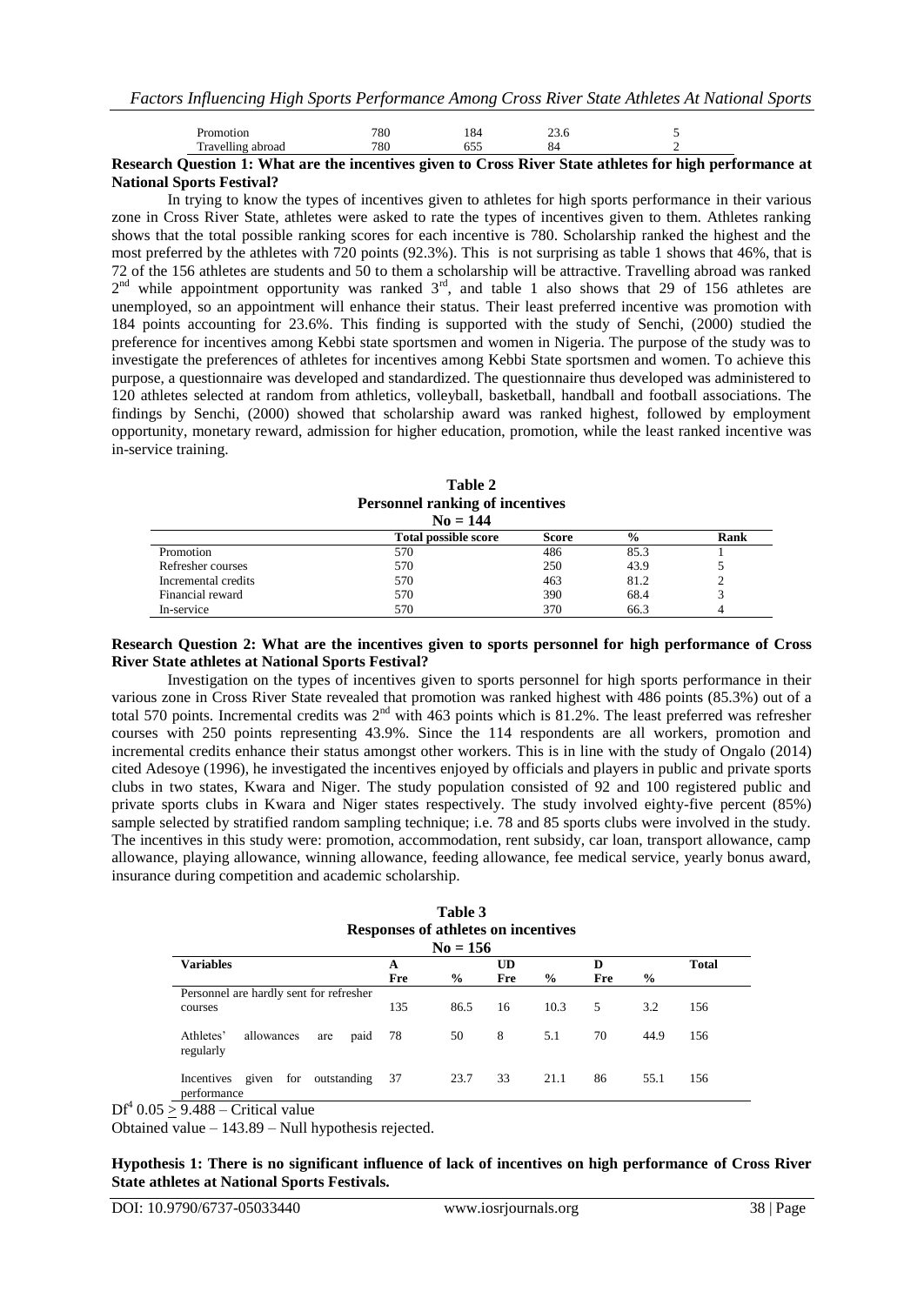In table 4, 70 of the 156 respondents representing 44.9 said that athletes allowances are not paid regularly, only 78, that is 50% agreed that athletes allowances are paid regularly. On whether incentives are given for outstanding performances, 86 of the 156 athletes, that is 55.1% disagreed with the statement while 37(23.7%) agreed. This corroborate with the study of Oworu and Ipinmoroti, (2011) as cited in (Ongalo, 2014), they studied the factors influencing the choice of athletic events among university athletes in south-western Nigeria. The study investigated the factors influencing the choice of athletic events among university athletes in South-Western Nigerian. One hundred and twenty (120) randomly selected athletes from three (3) different Universities in South-Western Nigerian were used for the study. Four (4) hypotheses on influence of financial incentive, scholarship award, becoming a professional athlete and socialization were formulated and investigated with validated questionnaire administered on all subjects, the statistical analyses of chi–square was used to analyses the data at 0.05 alpha level of significance. It was however found from the findings that, financial incentive, scholarship award, desire to become a professional athlete and socialization motivated university athletes to choose athletic events (Oworu and Ipinmoroti, 2011).

| <b>Table 4 Personnel responses on incentives</b> |  |
|--------------------------------------------------|--|
| $No = 114$                                       |  |

| <b>Variables</b>                                    | A   |               | UD  |               | D   |       | <b>Total</b> |
|-----------------------------------------------------|-----|---------------|-----|---------------|-----|-------|--------------|
|                                                     | Fre | $\frac{6}{9}$ | Fre | $\frac{6}{9}$ | Fre | $\%$  |              |
| hardly<br>Personnel<br>for<br>sent<br>are           |     |               |     |               |     |       | 114          |
| refresher courses                                   | 75  | 65.8          | 29  | 25.4          | 10  | 8.8   |              |
|                                                     |     |               |     |               |     |       |              |
| Athletes'<br>allowances<br>paid<br>are<br>regularly | - 9 | 7.9           | 37  | 32.5          | 68  | 59.6  | 114          |
|                                                     |     | 13.2          | 29  | 25.4          | 70  | 61.40 | 114          |
| Incremental credits given regularly                 | 15  |               |     |               |     |       |              |
| Salaries are paid regularly                         | 98  | 86            | 12  | 10.5          | 4   | 3.5   | 114          |
| $10.500 \cdot 0.533 \cdot 1.33$                     |     |               |     |               |     |       |              |

 $DF<sup>4</sup> 0.05 \ge 12.592$ – Critical value

Obtained value – 205.55, Null hypothesis rejected.

## **Hypothesis 2: Lack of incentives for sports personnel will not significantly influence high performance of Cross River State athletes at National Sports Festivals.**

In table 4, 75 respondents accounting for 65.5% agreed that personnel are hardly sent for refresher courses while 10(8.8%) disagreed with the statement, 29 respondents which is 25.4% were undecided. 68 respondents (59.6%) out of 114 disagreed to the statement that personnel are promoted regularly, 9 accounting for 7.9% agreed while 37(32.5%) were indifferent. On incremental credits, 15 respondents, that is, 13.2% said that incremental credits are given regularly while 70 (61.4%) disagreed. 98 personnel, which is 86% gave positive response that salaries are paid regularly, while 4(3.5%) disagreed to the statement and 12 representing 10.5% were undecided. This commensurate with the findings of Ongalo (2014) cited Adesoye (1996), he investigated the incentives enjoyed by officials and players in public and private sports clubs in two states, Kwara and Niger. The incentives in this study were: promotion, accommodation, rent subsidy, car loan, transport allowance, camp allowance, playing allowance, winning allowance, feeding allowance, fee medical service, yearly bonus award, insurance during competition and academic scholarship. Findings indicated that no significant differences existed in the incentives enjoyed by officials in public and private sports clubs in Kwara and Niger states in Nigeria. Apart from "Playing" and "winning" allowances where significant differences were obtained in favour of private sports clubs, no significant differences existed in all the other incentives purportedly given to players in both public and private sport clubs in the two states (Ongalo, 2014).

# **V. Conclusion and Recommendations**

It is the view of the writer that while these incentives and awards scheme is innovative and important as a source of motivation at Amateur Sports levels, little is done to educate and inform athletes on the existence of these awards and incentives by the government and its agents. If there have been award ceremonies, the approach adopted has been piece meal and may not have included the above categories. There is also the fact in Amateur sports, motivational package in the form of scheme of incentives and awards, now attract monetary benefits; as the modern/current world wide idea/practices of amateur sport means less monetary incentive as motivation not at the scale as could be expected in professional sport.

It is therefore recommended that;

i) The incentives and awards scheme may be reviewed to actually introduce materials incentive as part of honouring our heroes; - i.e. issuing out of houses, cars, scholarships, etc.